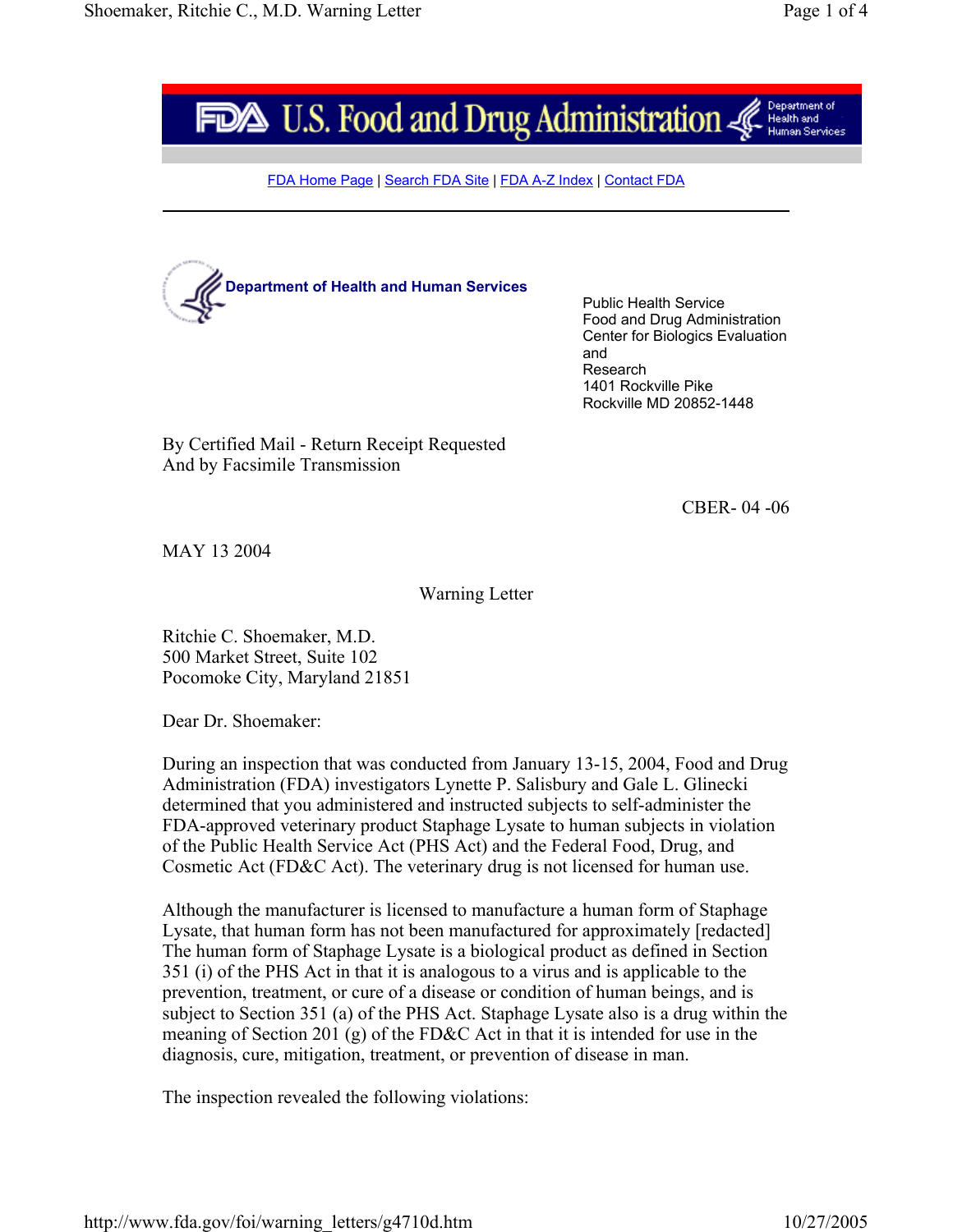1. Section 351 (a) of the PHS Act was violated in that unlicensed biological product Staphage Lysate was introduced or delivered for introduction into interstate commerce with no approved biologics license application (BLA) in effect, nor any investigational new drug application (IND) in effect pursuant to Section 505(i) of the FD&C Act.

2. The Staphage Lysate used in your study is misbranded under Section  $502(f)(1)$  of the FD&C Act because the labeling fails to bear adequate directions for use. You administered and instructed subjects to self-administer the veterinary form of Staphage Lysate by nasal instillation using atomizers intended for another purpose. The product did not bear directions for that use, but instead was labeled "For investigational Use Only." Although 21 C.F.R. 201.115(b) exempts investigational drugs from the adequate-directions-for-use requirement in Section  $502(f)(1)$ , and permits them to bear the investigational use caution set forth in 21 C.F.R. 312.6(a), that exemption is limited to drugs that comply with Section 505(i) of the F D&C Act and the regulations authorized by that section. The Staphage Lysate used in your study did not comply with those regulations because, among other reasons, it was not subject to an IND that was in effect, as required by 21 C.F.R. 312.20(b). Therefore, the Staphage Lysate was subject to Section 502(9(1), and failed to satisfy that statutory requirement.

3.You violated 21 C.F.R. 312.20 and 312.40 by failing to submit an investigational new drug application (IND) to FDA prior to conducting a clinical investigation. The inspection revealed that you administered and instructed 78 subjects to self-administer Staphage Lysate from October 2001 to November 2003.

4.You violated 21 C.F.R. 312.23(a)(6) by failing to have a written protocol during the time of the study.

5. You violated 21 C.F.R. 50.20 and 312.60 by failing to obtain the informed consent of seven subjects.

6. You did not submit the clinical study or the informed consent form to an IRB for review and approval prior to initiating the study, as required by 21 C.F.R. 56.103(a).

7. You violated 21 C.F.R. 312.60 and 312.62(a) by failing to maintain any records of the receipt and disposition of the investigational drug Staphage Lysate, and by failing to record the lot numbers of Staphage Lysate you supplied or administered to the 78 subjects.

This letter is not intended to be an all-inclusive list of deficiencies. It is your responsibility to ensure adherence to each requirement of the law and applicable regulations, and to protect the rights, safety, and welfare of subjects under your care.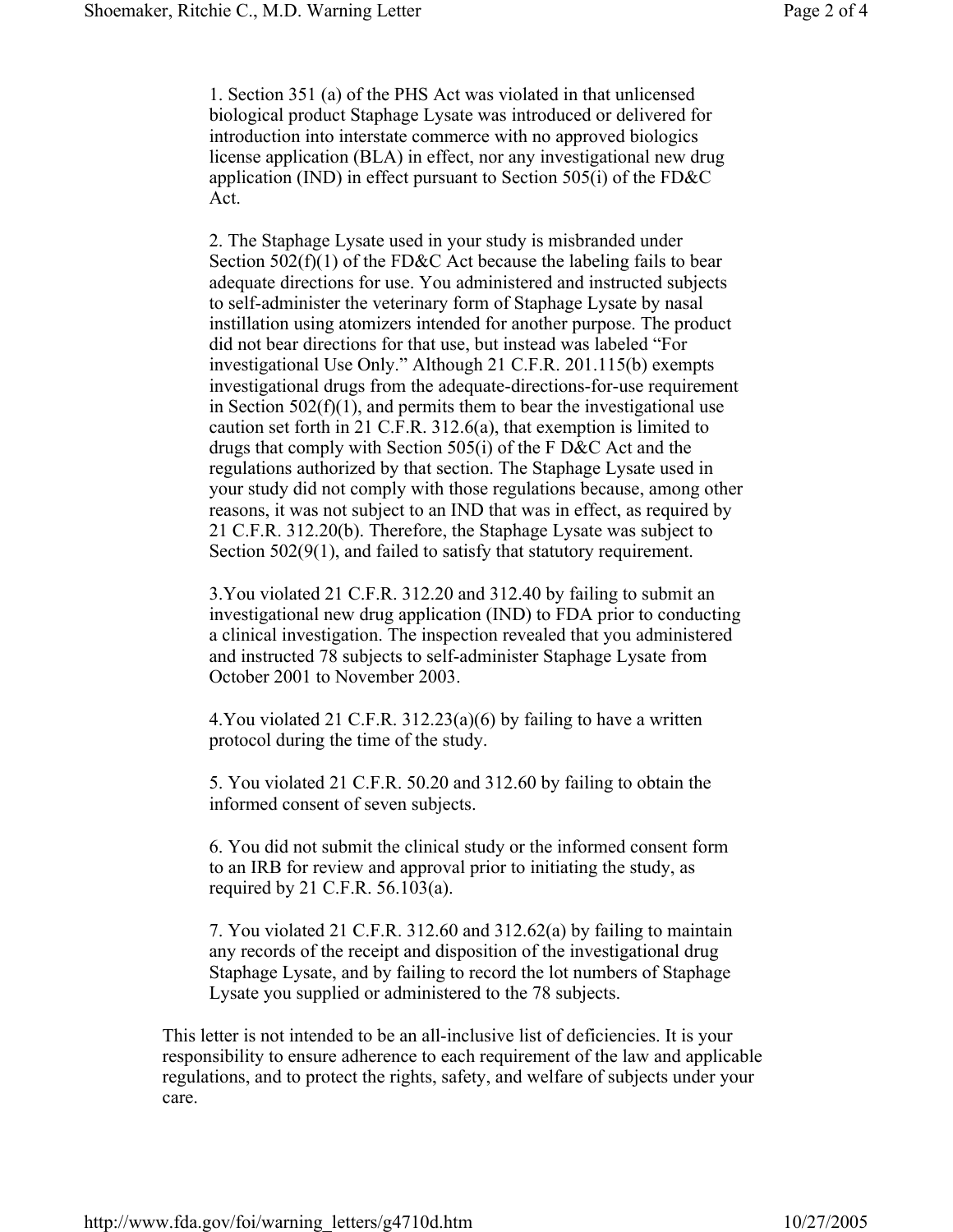We received and reviewed your letter dated January 16, 2004, written in response to the Form FDA 483 observations left with you at the conclusion of the inspection. Your response letter states that: (1) you have ceased all use of Staphage Lysate, (2) you now have an IRB approved protocol and informed consent form, (3) you have reviewed a manual on Good Clinical Practices and the regulations regarding investigational new drugs, (4) a clinical coordinator will be added to your staff, and (5) you have discussed proper documentation procedures with your staff.

Your written response indicates that you are preparing to submit an IND to FDA in the future. Unless the manufacturer resumes production of the approved human Staphage Lysate, the veterinary product may only be studied as an investigational human drug in the United States if there is an IND in effect, You may submit an IND application to the FDA pursuant to Title 21, Code of Federal Regulations Part 312 (21 C.F.R. Part 312). If an IND is submitted, no clinical investigation is permitted to proceed until the IND is in effect, as described in 21 C.F.R. 312.20 and 312.40. These regulations are available at http://www.access.gpo.gov/nara/cfr/index.html.

Information to assist you in submitting an IND application is available at http://www.fda.gov/cber/ind/ind.htm. Questions regarding submission of an IND application and assistance may be directed to the FDA's Center for Biologics Evaluation and Research Office of Communications, Training, and Manufacturers Assistance at (800) 835-4709.

This Warning Letter is issued to you because of the serious nature of the observations noted at the time of the FDA inspection. Please be advised that the failure to effectively put into practice the corrective actions you plan to implement and/or the commission of other violations may result in the initiation of enforcement action(s) without further notice. These actions could include initiation of clinical investigator disqualification proceedings, which may render a clinical investigator ineligible to receive investigational new drugs, and/or injunction.

We do not require a response to this letter. If you have any questions or comments. about the contents of this letter or any aspects of clinical testing or investigational drugs, you may contact:

Debra Bower Division of Inspections and Surveillance (HFM-664) Office of Compliance and Biologics Quality Center for Biologics Evaluation and Research Food and Drug Administration 1401 Rockville Pike, Suite 200N Rockville, Maryland, 20852-1448 Telephone: (301) 827-6340

Sincerely,

/s/

James S. Cohen